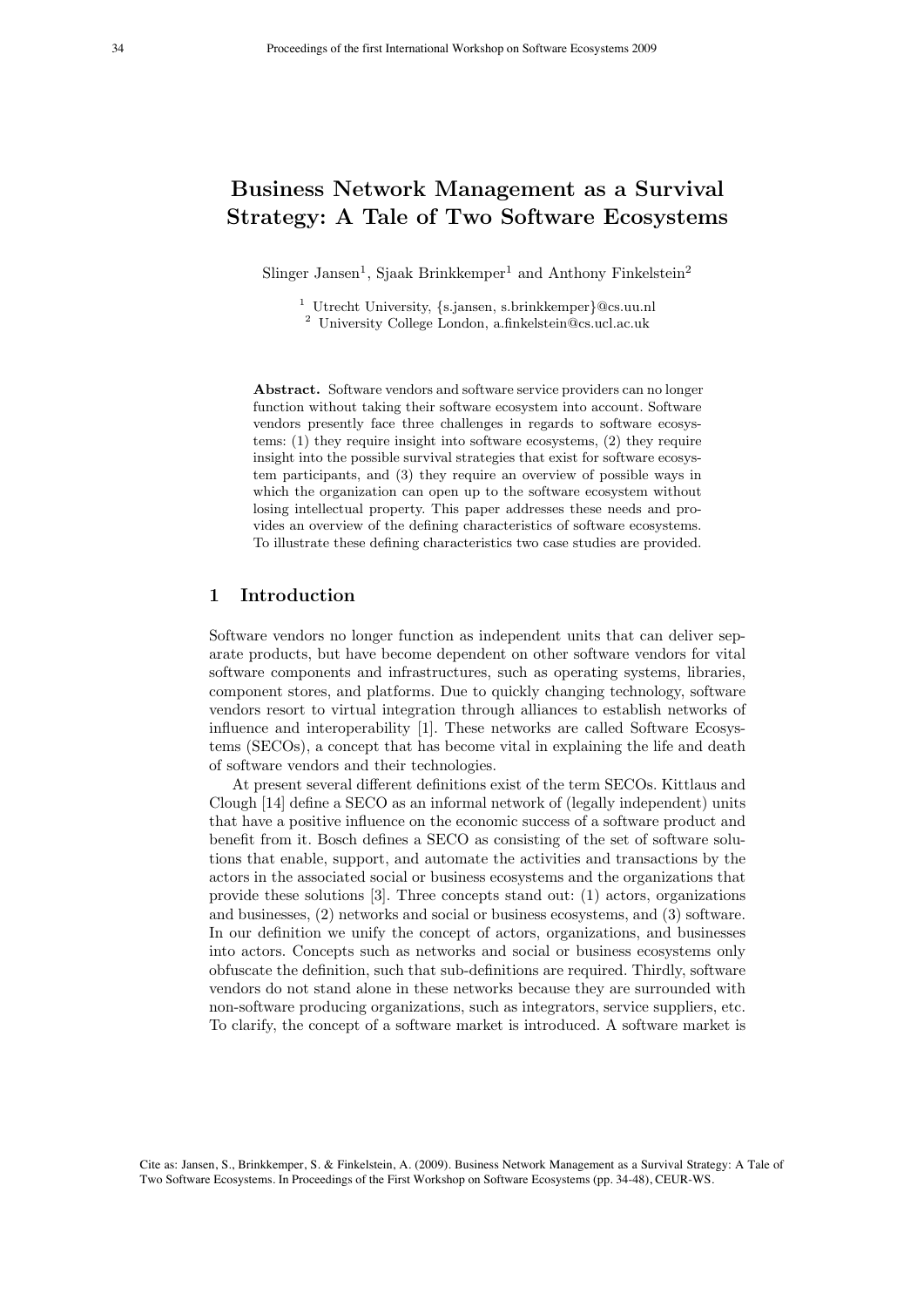a variety of different systems, institutions, procedures, social relations or infrastructures whereby persons trade, and software and services are exchanged [17]. Based on these concepts we define a SECO as follows:

Software ecosystem - a set of actors functioning as a unit and interacting with a shared market for software and services, together with the relationships among them. These relationships are frequently underpinned by a common technological platform or market and operate through the exchange of information, resources and artifacts [13].



Fig. 1. Software Ecosystem Scope Levels

SECO models can have three scope levels of which examples can be found in figure 1, as discussed in [4]. At each of these scope levels different entities are considered. At the organizational scope level (3), the objects of study are the actors and their relationships. At the SECO scope level (2) the objects of study are the Software Supply Networks (SSNs) and their different relationships. at the SECOs scope level (1) the objects of study are the SECOs themselves, and the relationships among them. At each scope level different research challenges exist, ranging from the effect of architectural changes on the SECO to the development of overal health metrics for any SECO. These challenges can be further articulated by defining generic properties on the objects of study, which remain similar as we raise the scope levels. A non-exhaustive list of these generic properties contains such properties as (organizational, SECO, or SECOs) health, interaction, performance, inputs, outputs, competition, value sharing and coordination methods. Relatively little literature has treated each of the three different scope levels.

This paper serves three purposes. First, it specifies the defining external and internal characteristics of SECOs. Second, the paper provides orchestration mechanisms that can be used by software vendors to become more successful and leverage the advantages of SECOs. Finally, two examples of SECOs are used to illustrate how indicators and characteristics can be used to illustrate SECOs and several orchestration techniques are identified. The two example cases have been unearthed using traditional case study methods [11]. Both case studies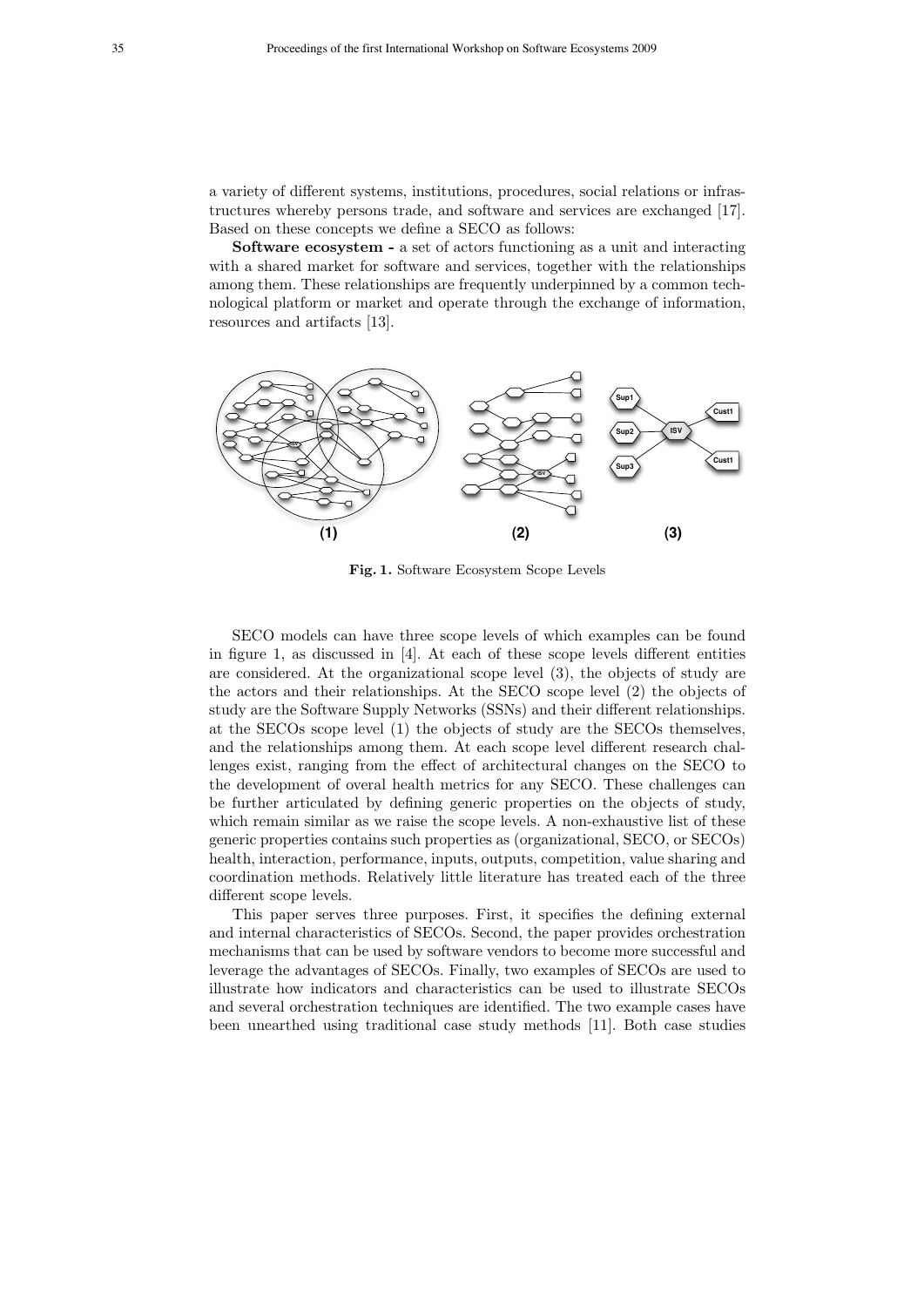were preceded by several meetings and the agreement on a case study protocol. The case studies consisted of three parts: software study, several interviews, and document study. The case study reports were reviewed by colleagues and a subgroup from the interviewees.

This paper continues with an explanation of how SECOs can be viewed from the outside. In section 3 the internal characteristics of SECOs are discussed, including a discussion on the health of a SECO. In section 4 insight is provided into the measures that software vendors can take to open up their businesses to the SECO and several orchestration techniques are provided for keystones looking to grow and develop their SECOs. Finally, in sections 5 and 6 two case studies are provided to illustrate examples of organizations that deal with their SECO on a daily basis.

# 2 Scope Level 1: External View on Ecosystems

In literature many different views on SECOs are found. Farbey and Finkelstein [7] define four different "rungs" for SECOs. At the first rung there is just a market relationship with a dominant focal firm, at the second rung there exists some embryonic networking, at the third rung the focal firm has decreased power and stimulates communities of practice, and at the fourth rung there exists a community of creation, where there is no dominant firm and power is distributed. Iansiti and Levien [8] directly oppose this view of the fourth rung by stating that keystones are the driving forces behind SECOs and provide stability in unstable environments. They further state that in an unstable network, sooner or later a keystone player rises. Den Hartigh et al. [6] explicitly mention two perspectives being "company level" and "ecosystem level". The company and ecosystem levels are similar to the organizational and SECO scope levels taken in this paper.

Jan Bosch adds two other SECO dimensions to the taxonomy: category and platform [3]. Category defines whether the SECO enables participation through building applications on top of an operating system, through application extensions on top of a (product) platform, or by enabling end-users to develop extensions through a domain specific language. The platform determines whether the platform is a web technology, a desktop technology, or a mobile technology. For example, an application centric web platform is SalesForce, because its application is supplied through the web and SalesForce enables third-party developers to build plug-ins for SalesForce in different shapes and sizes, such as mobile and web applications. SalesForce presently contains 80,000 custom applications and 800 components in its force.com component platform.

#### 2.1 Defining Ecosystem Boundaries

In defining SECOs, the following restriction boundaries are used:

– Market - A SECO can be centered around one specific market, such as the Computer Aided Design (CAD) market, the portable music player market,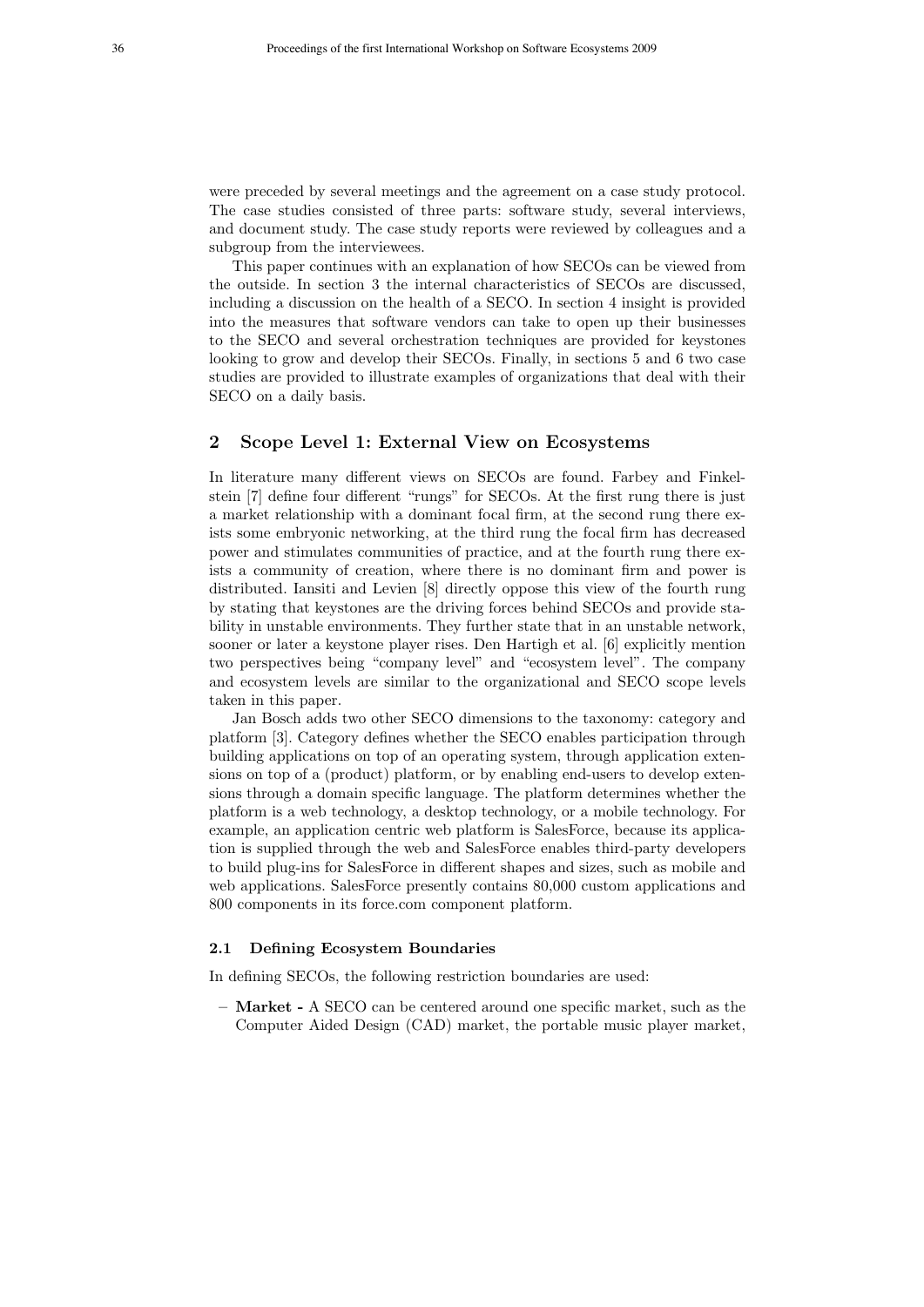or the Dutch small-to-medium enterprise resource planning market. Participants in these market-oriented ecosystems function as a unit (at the least) in that they supply customers with similar products and the loosest relationships amongst them are competitive.

- Technology A SECO can be based on a specific technology, such as the The Semantics of Business Vocabulary and Business Rules (SBVR) standard, the Ruby programming language, or the Internet Protocol Version 6 (IPv6). Participants in these ecosystems typically are of any kind, although the owner of the technology's intellectual property is generally found to be a keystone player in the SECO.
- Platform SECOs can be focused around one specific platform or product, such as the Eclipse platform, the Microsoft CRM platform, and the Ruby on Rails framework. Platforms are characterized by the fact that their functionality can be extended by the addition of components (generally in a native format) or the presence of an Application Programming Interface (API). Platform SECOs are generally easily identified and enable commoditization of functionality, packaged in components and frequently sold in specific component marketplaces (such as the iPhone's AppStore or the Android Market). By definition the platform supplier is a keystone firm.
- Firm SECOs can also be defined around one firm, such as the Microsoft SECO, the Google SECO, or the SAP SECO. The firm plays the role of keystone supplier in several platform ecosystems. An interesting property of firm SECOs is that dependent on the strategy of the firm there exists strong or weak cohesion between the different participants.

Each of the ecosystem types has a number of factors that can further reduce the scope of the SECO, such as geographic restrictions (European, Dutch, etc.), component specification (location-based iPhone Apps, tax regulation components for SAP, etc.), or even license restrictions (open source, GPL, etc.) Furthermore, when a platform supplier supplies just one platform, the platform ecosystem is generally equal to the firm's ecosystem.

#### 2.2 External Characteristics and Performance

SECOs have several external characteristics that identify it to the outside world. The external characteristics provide other organizations a quick insight into the SECO's defining boundaries and its main properties for a quick analysis of potential opportunities and threats from the SECO. These characteristics are split up into general, participants, and value characteristics. The boundaries that define the SECO, such as the underlying technology used by participants in the  $SECO$ , the platform $(s)$  used in the  $SECO$ , and the market $(s)$  in which the  $SECO$ plays a role, are a defining characteristic of SECOs. Other general characteristics are the age of the ecosystem and its history.

A SECO is further defined by its participants. An outside viewer who is interested in a SECO will want to know who the keystone organizations are, such as platform suppliers, standards organizations, and other organizations that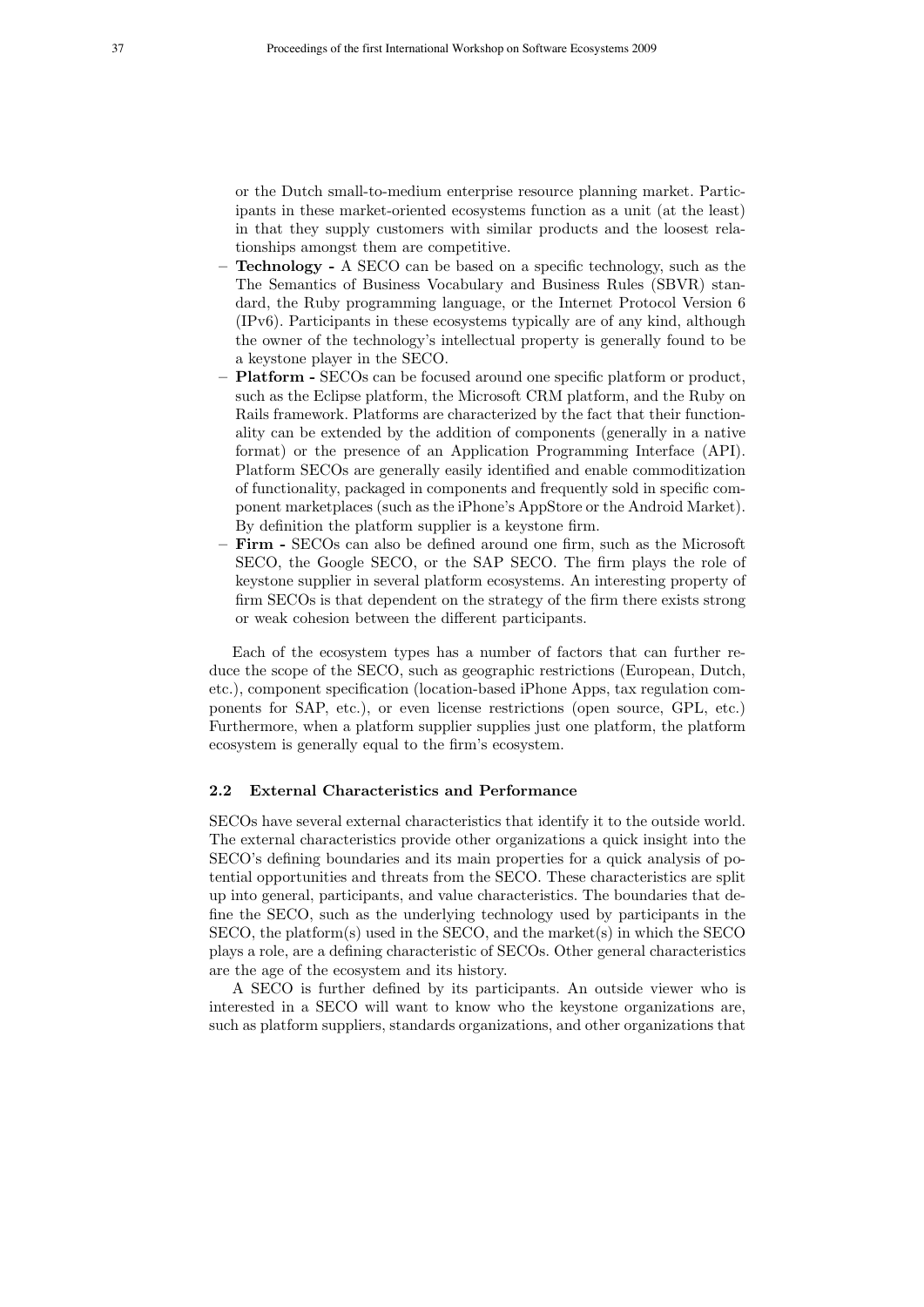define how the SECO acts and develops itself. Furthermore, the outside viewer will want to know what types of customers are active within the SECO. Another aspect that must be considered is a SECO's connectedness to other SECOs. If a SECO is strongly embedded in several other SECOs, its participants will better recover from radical changes in the SECO. Finally, the value of a SECO, i.e., all technology and value streams within it, define the external view on a SECO.

The external characteristics provide a one-dimensional view of a SECO. A SECO becomes more interesting when looking at its performance and its most recent developments. Fundamentally, recent developments in value, numbers of participants, customers, and entries of new keystone players can indicate or cause swift changes to the SECO. Another aspect of SECOs that draws from biology, is the concept of SECO health. SECO health is determined by the robustness, productivity, and niche creation within a SECO [8]. Robustness is a term that describes how well a SECO can recover from major stress, such as the removal of a keystone, the demise of a large part of the niche players, or from a revolutionary technological advancement that competes with a large part of the SECO. Productivity describes the activeness of the SECO, i.e., how much business is created, how much value is added, and how many new players are joining. Finally, niche creation describes the SECO's ability to create new opportunities for new entrants and old actors to jump onto new business opportunities.

# 3 Scope Level 2: Internal View of a SECO

A SECO is more than just the sum of its parts, i.e., actors such as independent software vendors, customers, resellers, or outsources. Many characteristics define the dynamics and identity of a SECO, amongst which are size, types of actors, roles, connectedness, etc. The SECO scope has received more attention from authors such as Iyer [1] and Iansiti and Levien [9]. Iansiti and Levien provide comprehensive overviews of the different roles actors can play within a SECO and also describe several effects of strategic choices on the overall health of a SECO. Iyer on the other hand created many different SECO models<sup>3</sup> that display the development of these models over time. These models provide interesting insights into the life and death of certain technologies and platforms and their accompanying SECOs. Another closely related work is that of Den Hartigh et al. [6], which studies partner health and network health to assist software vendors in assessing the health of their SECOs. Their operationalization of the health concepts posed by Iansiti and Levien, though pragmatic in nature, provides deep insight into how health concepts can be applied in practice and can be used to control and steer quality in the SECO.

## 3.1 Ecosystem Roles

In healthy SECOs, i.e., that exert robustness, productivity, and enable niche creation[8], two roles can be played safely by organizations over a longer period of

<sup>3</sup> many different visualizations can be found at http://softwareecosystems.com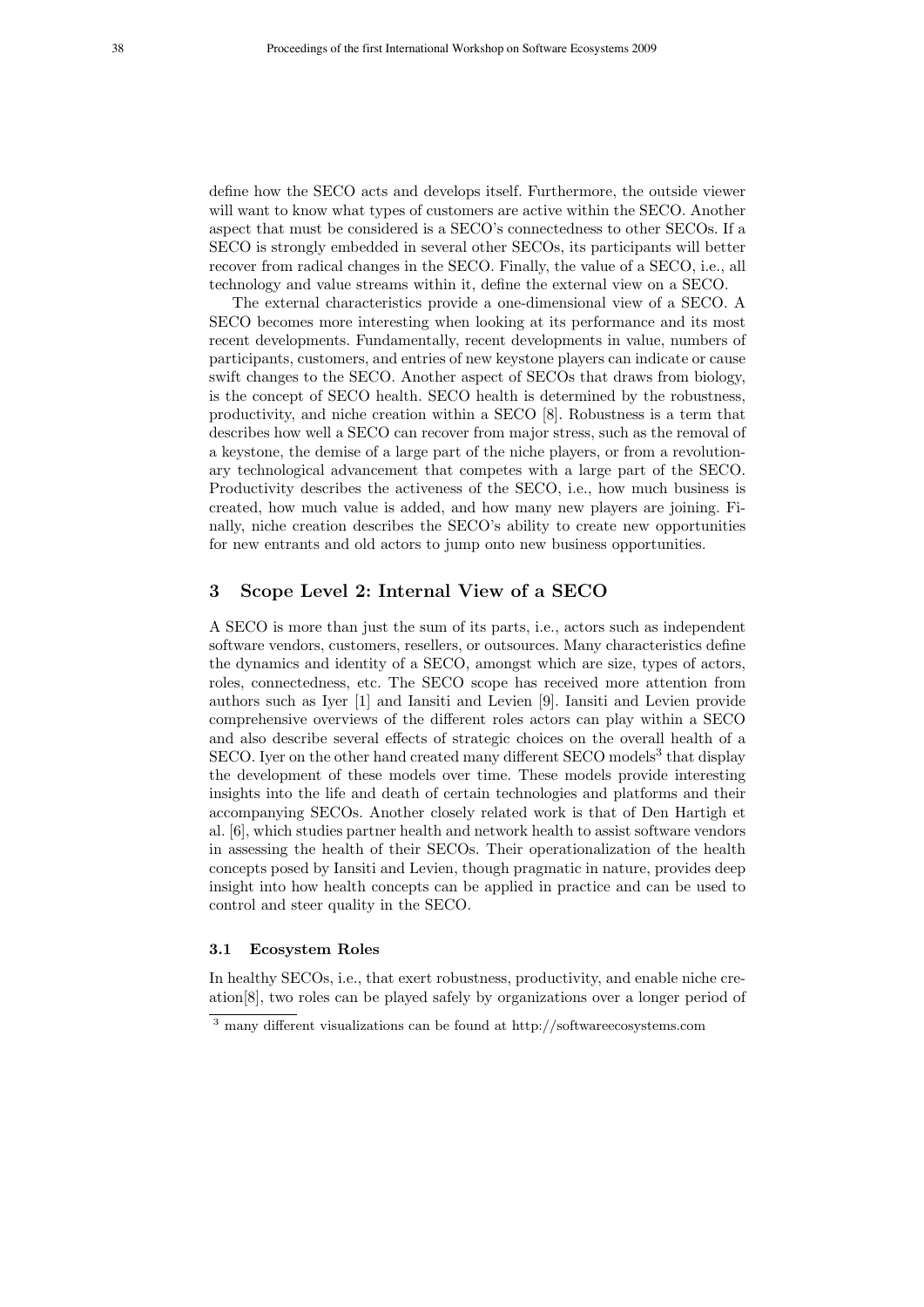time. The first role is the role of keystone, i.e., providing a standard or platform technology that provides a fundament for (part of) the ecosystem. The second role is the role of niche player, a player that requires the standard or platform technology provided by the keystone player for creating business value. Other parts have not yet proven successful in the long run. The role of dominator, i.e., an organism that progressively assimilates or eliminates others (keystones, other dominators, and niche players) in an ecosystem, may prove successful for a short period of time, but after the critical mass of the ecosystem has diminished the dominator has to become the sole provider of innovation within the ecosystem, while still providing enough capacity to serve the full customer base of the ecosystem. Several examples have shown that strong dominators either destroy the ecosystem or are regulated by external factors, such that the ecosystem can survive. A second role that is unsuccessful for longer periods of time is the role of a niche player that is mutually dependent on other niche players, with the absence of a keystone. Eventually, the niche player submits to the keystone player or raises another niche player to the level of keystone player by becoming dependent on it. In biology, a keystone is defined as a species that governs most important ecosystem health, often without being a significant portion of the ecosystem itself[16]. A typical example of a keystone in nature is the jaguar, which, through the wide variety of species it hunts, helps balance the mammalian jungle ecosystem.

Hagel, Brown and Davison [10] state that SECOs are made up of shapers and participants. Shapers appear to be equivalent to the keystones of Iyer [1] and Iansiti and Levien [9]. Hagel, Brown and Davison state that there are three things a keystone player needs: a keystone view, a keystone platform, and the keystone player should exert keystone behavior. The keystone view is identified by the fact that the player provides focus, identifies opportunities, and describes fundamental forces for other players in the SECO. The keystone platform should provides leverage, define standards and practices, foster specialisation, and increases in value with the number of participants. Finally, the player must act by creating keystone credibility, limit risks for new adopters, and show that a long term commitment can be expected from the player. Fundamentally, keystones aim to improve the overall health of their ecosystems by providing a stable and predictable set of common assets that other organizations use to build their own offerings. More concretely, keystones create and share value within a SECO[9].

Hagel, Brown, and Davison [10] also describe followers in the SECO, equivalent to niche players. These belong to any one of the following three: hedgers, disciples, and influencers. Hedgers participate in two competing SECOs, to minimize risks. A disciple is an early adopter of a keystone technology, and is willing to spread the word about the keystone technology. Finally, an influencer not only actively participates in the SECO, but exerts its influence on the keystone player, for instance by filing feature requests, organizing conferences, and forming lobbies. Iyer adds another role to the list of roles, called "broker". The broker is an actor that serves as an interface between two other actors, for example a standards body. Another role is the role of "bridge", which is active in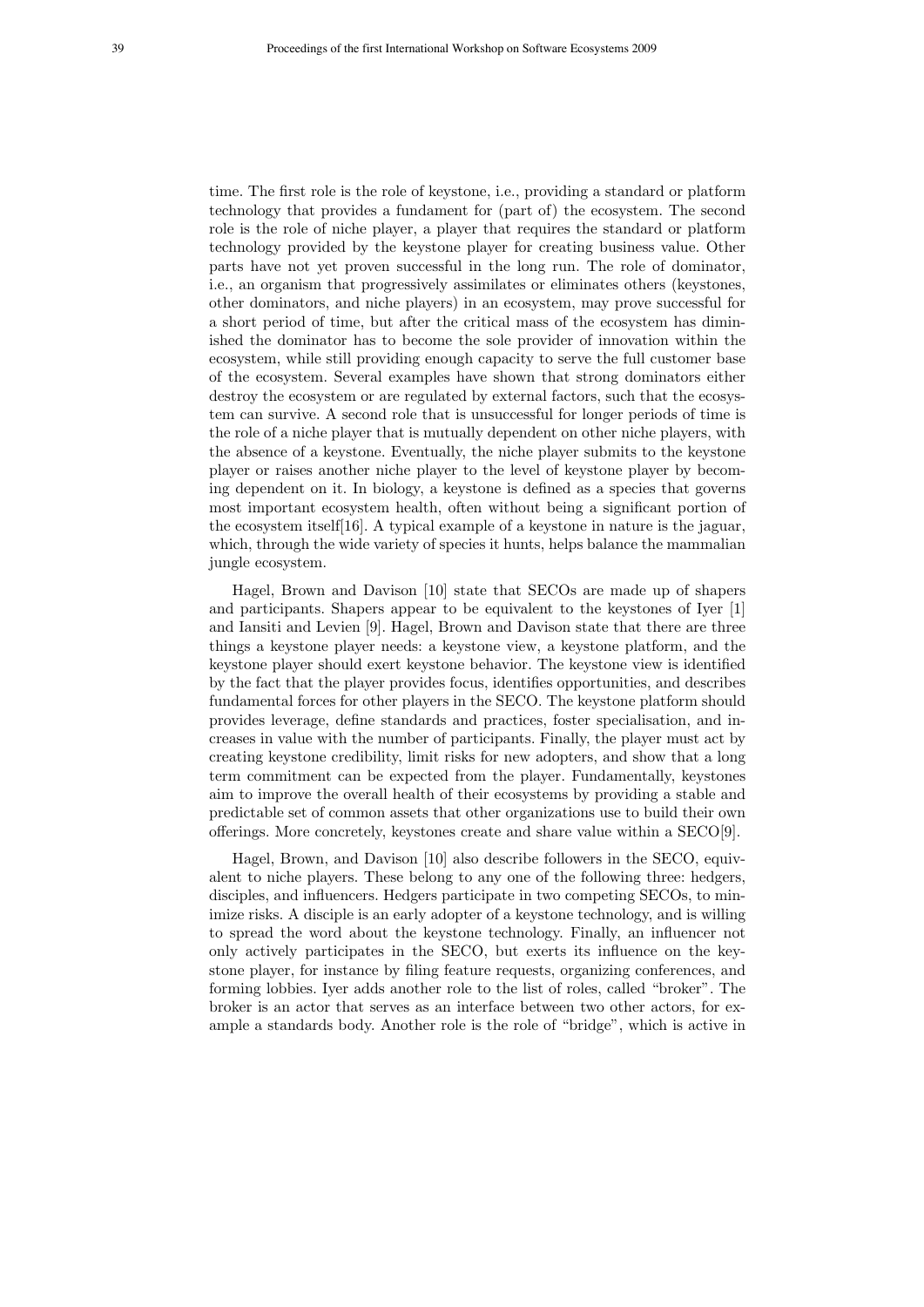two SECOs and can exert a certain amount of influence in both. The bridge, better defined as a property rather than a role, can transfer resources, such as knowledge, money, and people across different SECOs. In SECOs a bridge role is generally played by middleware companies who develop software that connects different technologies. For the rest of this paper we use the widely recognized roles being: dominators, keystones, and niche players.

### 3.2 Internal Characteristics

SECO insight provides (potential) actors with the ability to discover opportunities and threats. SECO insight also enables actors to take on a role that influences the success of a SECO. To get a quick overview of a SECO, several characteristics must be measured.

The first characteristic is the composition of a SECO, i.e., what types of actors exist, how large are they, what role do they take on, and in what frequencies do they occur. The composition of a SECO explains how it functions and how well it responds to changes. The composition of a SECO also includes the size of the SECO which also largely influences the stability and success of a SECO. The size of a SECO is measures in number of actors, but more importantly its economic size indicates how successful the SECO is at any moment. For economic measures the work of den Hartigh et al. [6] provides a useful overview. For each actor in the ecosystem one can gather the following data: earnings before interest and tax over total assets, total revenue over total assets, liquidity, annual solvency development, retained earnings over total assets, total asset growth, and working capital over total assets.

The entry barriers into a SECO can take on several shapes and sizes, and knowledge on the entry barriers provides orchestrators with one of the keys to growing the SECO. As defined in section 1 the SECO is further defined by its underlying technologies and platforms. These technologies and platforms define what an actor must adopt to become an entrant to the SECO. To become completely embedded in a SECO can be easy (simply add your application to Google's Android Market) or heavily complex (get your component certified by SAP to become part of a preferred component program). Another one of these entry barriers is the way in which business opportunities are created and the amount of openness in the SECO.

Stability is a determining characteristic of a SECO, after all it convinces actors that the SECO is here to stay and provides business opportunities. Stability is in large part defined by the "faithfulness" of members, i.e., how frequently do members leave the SECO. Stability is also gained by sufficient orchestration. Orchestration techniques (see section 4.2 for definitions) are for instance regulation, certification, and the introduction of standards. These orchestration techniques are generally used to improve a SECO, but can also be detrimental to a SECO, when the keystone player imposes too confining regulations. A useful term here is tenancy, which describes the price of participation in a SECO imposed by a strong keystone player. If the price of this tenancy becomes too high, i.e., the costs of operating in the SECO, actors will seek alternatives. Good examples of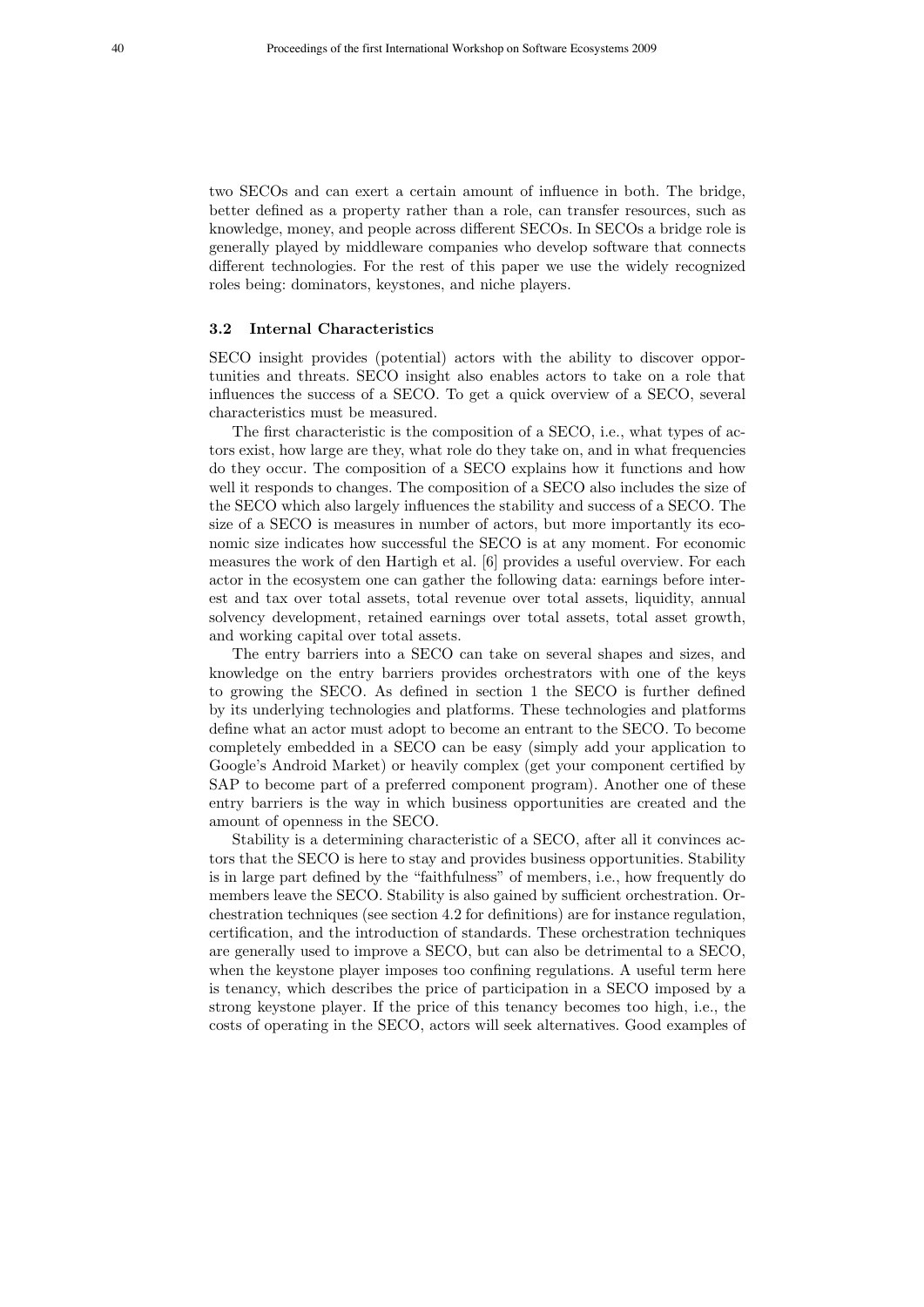tenancy are the percentage of the revenue that actors must give up in mobile application stores (30% for the iPhone and Android) to the SECO keystone.

### 3.3 Performance and Evolution

SECO characteristics provide insight but several other aspects need to be taken into account, such as history and recent development. Actors will generally be discouraged to join a SECO if a dominator is clearly active in the SECO. One such example is the integrated development environment Visual Studio. Visual Studio's recent acquisitions of devBiz and SysInternals, but also their reputation of rebuilding and incegrating useful plug-ins developed by third parties, put it in the dominator category. This is in stark contrast to the Eclipse plug-in SECO, where plug-ins can employ any type of business model without having to fear competition from Eclipse itself.

Finally, one of the most important indicators to studying SECOs is SECO health. Business ecosystem health is first defined by Iansiti and Levien [8]. These health indicators are taken by Den Hartigh et al. [6] to describe several operational measures for the health of a business ecosystems. Their measures are directly applicable to the SECO domain. Some examples are survival rates, network stability, network connectedness, centrality, costs of upgrading over several versions of the keystone technology, etc. The authors propose that the health indicators developed are used to further develop an instrument that enables actors to be more selective in regards to their partners.

In practice the characteristics defined above are not always available or measurable. Several questions arise, such has how to gather financial data on actors. In this case other operational measures can be employed to gain a quick overview. For example, in June of 2009, the component store of Apple's iPhone contains approximately 35,000 applications. This number is much higher than Google Android's with approximately 5,000 applications. If these numbers are related to downloads (1 billion compared to 40 million for the Android market), it is easy to see what mobile application store will generate the most short term revenue.

# 4 Scope Level 3: Organization Centric Perspective

The organization centric perspective has received some attention in our earlier work [12, 5, 4]. The organization centric perspective looks at the measures a software-related business can take to create or leverage the surrounding SECO. On the organization level, performance and evolution are dependent on the decisions of entrepreneurs, i.e., not so strongly dependent on the SECOs. Therefore, performance and evolution are considered less relevant on this level for studying SECOs, but are extremely relevant for the entrepreneur.

# 4.1 Extended Software Enterprise

Moore stated the role of the Extended Enterprise in a business ecosystem in his praised business ecosystem model [15]. This model can be further decorated to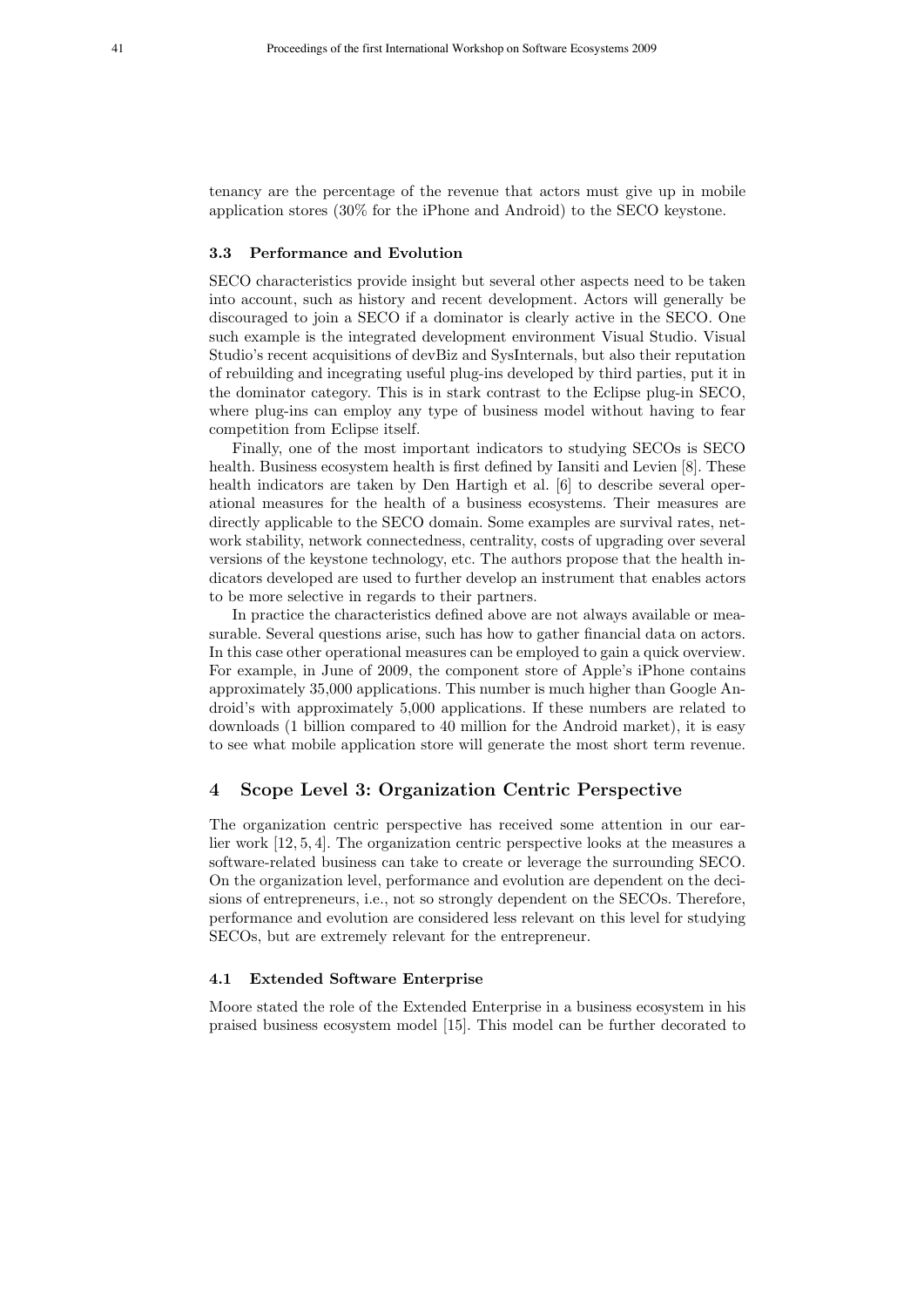apply to software businesses specifically, introducing the concept of the Extended Software Enterprise (ESE). An ESE is a software enterprise that has abolished selected barriers surrounding its intellectual property to create value by sharing it with the surrounding SECO. An ESE does not necessarily have a commercial goal, as many organizations have shown, such as the Eclipse Foundation and the Apache Foundation. An ESE is not necessarily the same as a keystone player; niche players can open up their intellectual property as well. For example, a niche player might wish to influence the SECO by publishing an API to the product of an ecosystem leader. Also, a niche player might want to put customers directly in contact with the keystone player, to divert problems to its original source. A defining characteristic of an ESE is its willingness to contribute to and profit from its surrounding ecosystem. The ESE is a software producing organization that manages the company based on the SECO. Any type of SECO actor can be or become an ESE. For example, when a niche player distributes the future release date and road plan of its Apple iPhone application to Apple, that brings the niche player towards being an ESE. On the other hand keystones tend to focus on the SECO much more than niche players, so keystone players will generally fit the ESE definition.

An ESE is characterized by openness, but of course that challenges the business model. An independent software vendor can take steps to become more open from three perspectives. First, from the product perspective, an ESE can choose to modularize its functionality, such that separate parts of it can be exploited. Furthermore, the ESE can share product knowledge that is considered part of the intellectual property. Thirdly, an ESE can create APIs and when possible stimulate end-user development. Another example of a measure an ESE can take is to create reuse policies, create a reuse enabling architecture, and support interchangeable data formats.

From the operational perspective, the ESE can share knowledge in regards to research and development, product management, sales and marketing, and support. For research and development the ESE can choose to open up bug repositories, share newly found innovations, outsource research and development tasks, and even share source code. In regards to product management the ESE can open up the requirements engineering process, such that customers get to vote on important features, share road maps, coordinate release times, etc. In regards to sales and marketing an ESE can share customer and supplier information, market research, and develop innovative licensing methods, such as for instance open source commercial business models. In regards to support, an ESE can decide to use partners to provide support to customers and to share incident databases with the outside world.

From an entrepreneurial perspective, the ESE can share a research, market, and technology vision with its partners. Furthermore, the ESE can share quality criteria, share process knowledge, and even introduce partner certification. Also, the ESE can stimulate the use of standards, share its long term plans, and create internal and external component markets. Finally, the ESE can create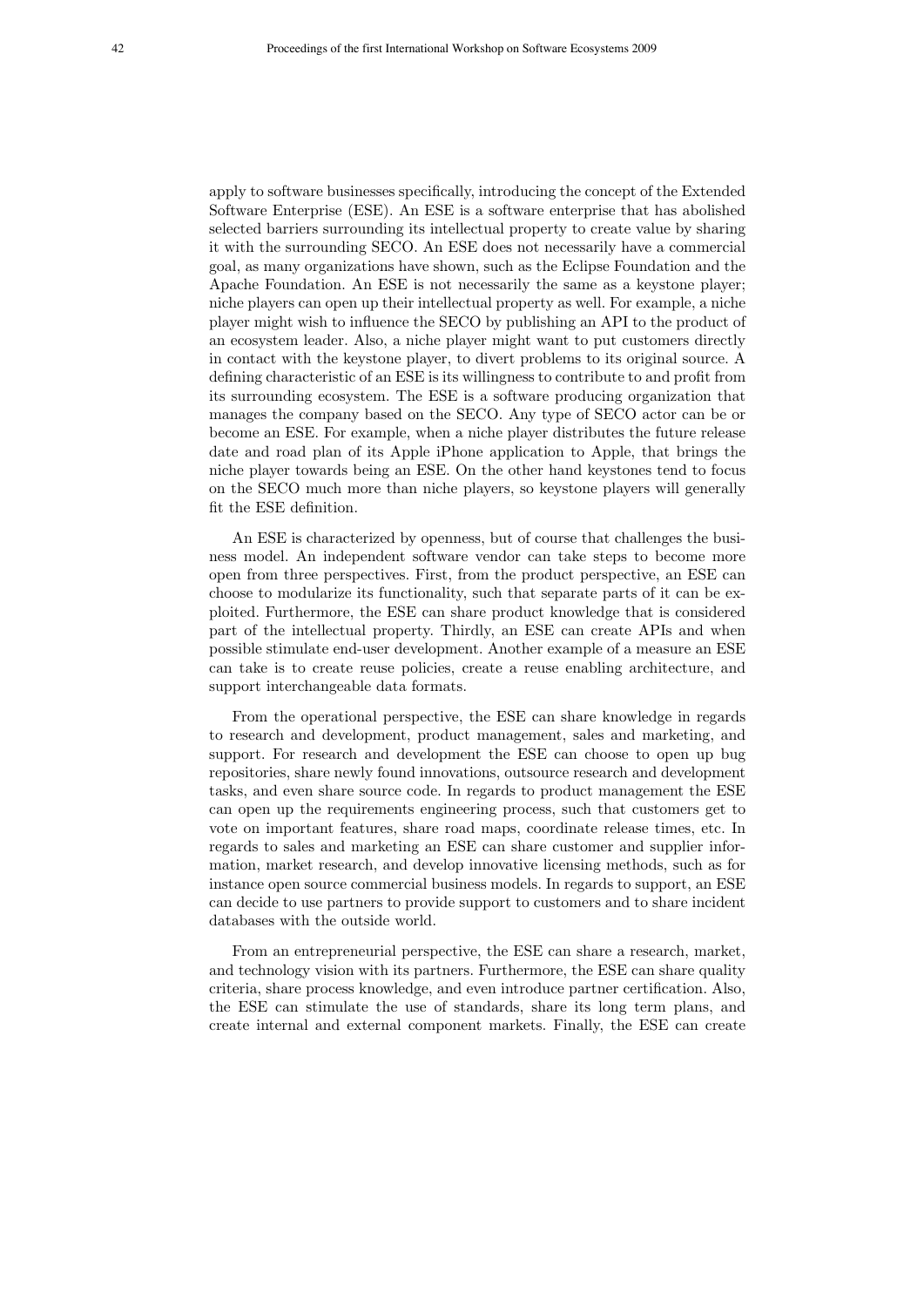partner programs, provide insight into the full partner network, and form a lobby together with partners.

### 4.2 The Role of Orchestration

SECO Orchestration describes the arrangement, coordination, and management of actors and networks in a SECO. SECO orchestration is a task for keystone players in a SECO, although the task is not defined explicitly and frequently lies in the hands of several players in the SECO. Several common orchestration techniques exist, such as creating a component store, introducing interoperable software standards [2], legislation of quality standards, introducing quality standards and certification programs, sharing of a SECO vision, and explicitly defining the boundaries of a SECO. For reasons of brevity these coordination techniques can only be discussed briefly. The applicability of orchestration techniques is dependent on the characteristics of the SECO. In a stable SECO in which niche players have been locked-in the introduction of tenancy is applicable, whereas in an open SECO, such as the Eclipse plug-in SECO, that would scare away many of the casual component developers.

Young SECOs commonly suffer from bootstrap problems: there are not enough adopters of the keystone technology to get a major return on investment and therefore there are insufficient new niche players to partake in the SECO. The investment to further encourage the development of the SECO is not made, i.e., the potential keystone player cannot afford to build reliable APIs, write comprehensive documentation, and adopt a long-term SECO view. If sufficient resources are available, there are ways to bootstrap a SECO: first a potential keystone provider should make their technology reusable through APIs, REST calls, plug-in infrastructures, etc. A second step is to encourage niche players to become active in the SECO. There are several ways to do this, such as revenue sharing, introducing direct rewards for niche players, establishing a partner network, etc. The strategy to bootstrap a SECO depends on what convinces a niche player to adopt the keystone technology. In some cases the introduction of a component or plug-in certification program might be enough, in others a full standard (such as XBRL) must first be introduced to get an active community around a technology. Two examples of SECOs that were bootstrapped from the beginning are described in the case studies below.

# 5 Case 1: GX

GX is a Dutch company with approximately 120 employees, active in the content management systems market in both the Netherlands and the United States. GXs product, GX WebManager (GX WM), is a content management system that is used by many large organizations to build and maintain complex websites and web applications.

GX recently realised that its growth opportunities lie in a partner network of implementers and custom developers. Furthermore, increasing amounts of developers were already developing plug-ins and extra components haphazardly,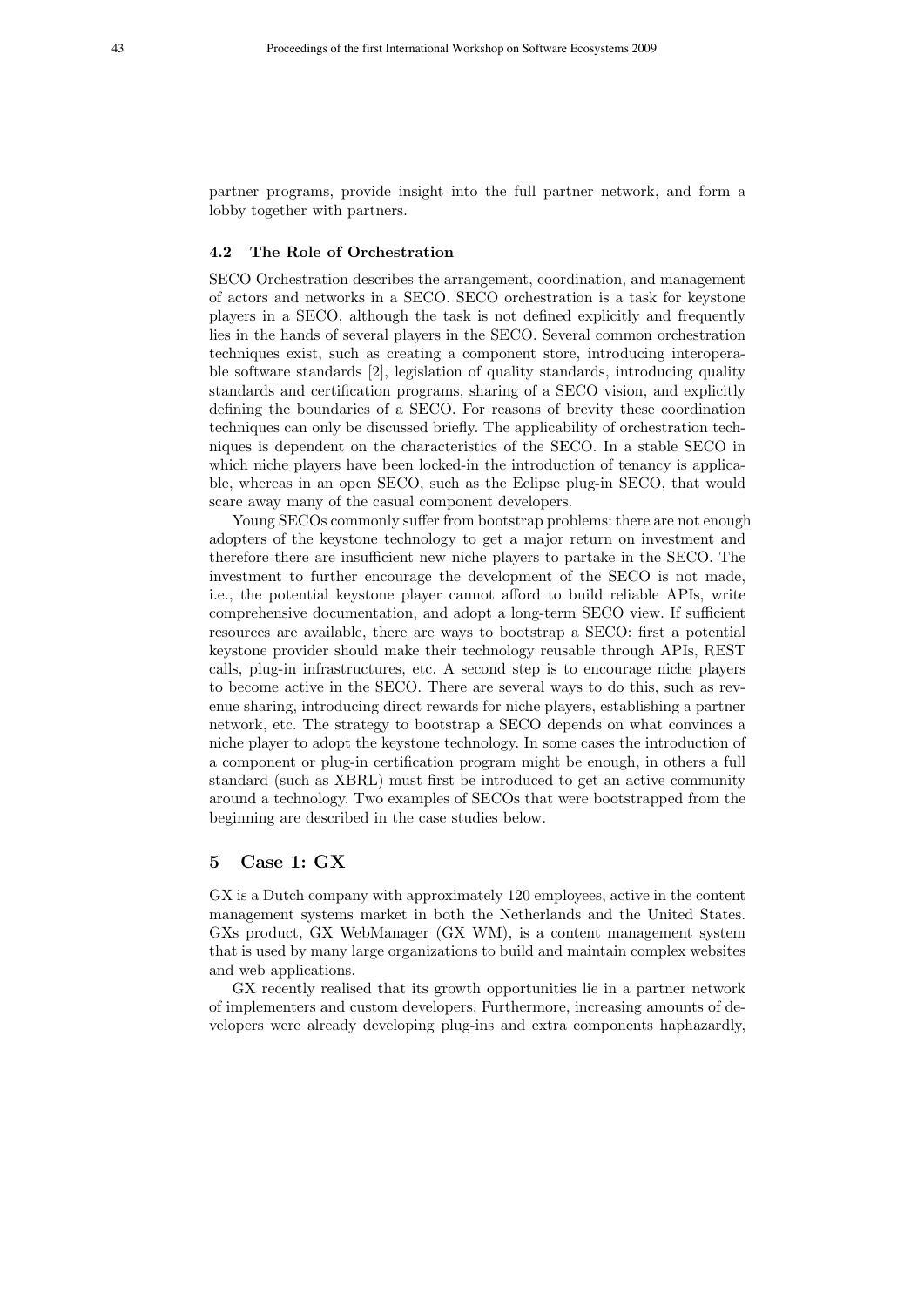based on the extendible Java architecture of GX WM. Since 2007 GX has been managing its SECO explicitly. Some interesting steps were taken by GX, such as separating the project and product organizations, making a large part of the company just another implementation partner, equal to third-party implementation partners. The partner network of GX is now steadily growing for three reasons: GX has created a partner-friendly environment, the main product is relatively successful, and there are so many business opportunities that GX needs a partner network to satisfy all customers.

GX did not focus on its partner organization alone: soon a large number of developers surrounded the product and a community started growing. This community desperately needed an API to the product, so that plug-ins could be created, such as multimedia content viewers. As soon as GX created the API, several partner organizations started developing plug-ins, as a way to save on development costs through reuse. Presently, the component exchange contains well over 500 components, which are available for free or for a small sum of money. GX has changed their vision on software development radically. GX wants to be as open an enterprise as possible, mostly because it enables GX to further grow the numbers of developers for GX WMs and more importantly because it enables GX to focus on its own strategy (and thereby the SECO strategy). One of the more successful measures GX has taken is build a component certification tool that semi-automatically verifies and certifies third-party plug-ins. The certification tool enables GX to quickly see whether the component does not break any interaction standards and that it lives up to GX's quality criteria.

## 5.1 GX SECO Developments and Health

The SECO appears to be growing rapidly but this could be caused by the fact that the SECO is still young. Its growth must stabilize (in the Netherlands at least) since the content management system market in the Netherlands is saturated compared to developing countries. GXs partners range from small consultancy firms to large internationals. Should we employ the measures on partner and network health of Den Hartigh et al. [6], an unfair image would arise since some of the smaller consultants take on large parts of the work, whereas some of the larger consultants have only recently entered the partner program.

### 5.2 GX SECO Conclusions

There are several aspects to the success of GXs SECO. The content management systems market is "SECO friendly" for two reasons. The first reason is that content management systems can be implemented across different domains. The domain specificity has led to GX developing a flavour of their product specifically for the governmental market, for instance. The second reason why the content management systems market is "SECO friendly" is that content management systems have many diverse applications that span different domains. A YouTube plug-in, for instance, is useful in both the governmental and industrial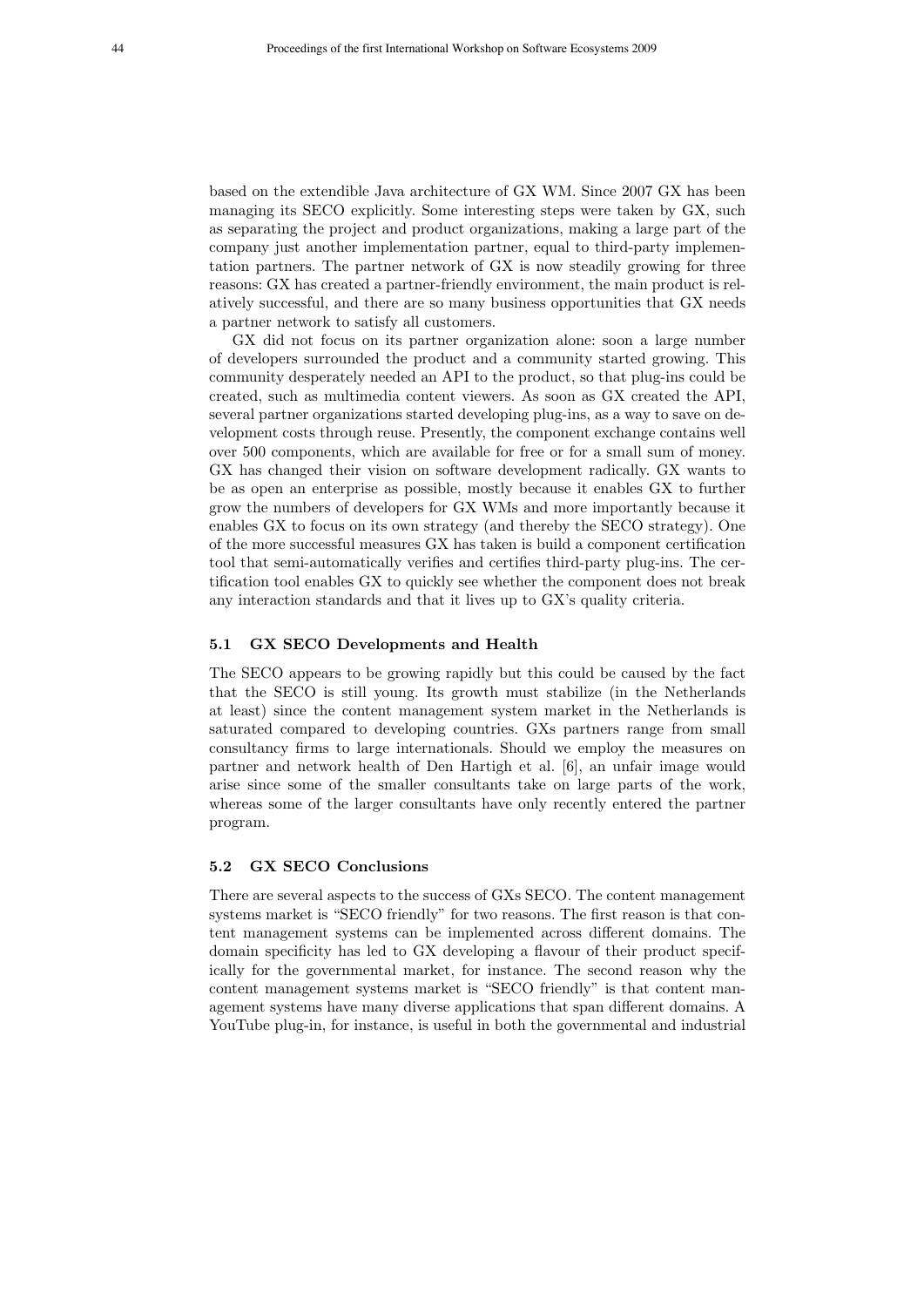domain. The multitude of applications was beneficial to GX launching their own component market, since now it is easier for partners to share their own innovations with others. Other examples of such SECO friendly applications are mobile operating systems, large ERP applications, game platforms, and social network applications.

# 6 Case 2: The Open Design Alliance

The Open Design Alliance (ODA) is an organization that strives for open standards with respect to CAD formats, and more specifically the *dwg* file format. The ODA presently has 2,000 members. The ODA develops the ODA platform, which includes the ODA libraries. The ODA Platform can be included in any CAD product to enable reading and writing of *dwg* formatted files. Currently approximately 28 people work for the ODA, of which 25 are developers. The ODA has four different member types, being associate, commercial, sustaining, founding and educational. Each of these membership types has different rights, privileges, and costs.

- Educational members pay a fee of 100 dollars to gain access to the ODA platform for one year, for research and development. One can only be an educational member for one year.
- Associate members pay an initial fee of 250 dollars and an annual handling fee of 100 dollars to gain access to the ODA platform for research and development for internal company use only. The libraries can not be redistributed or sold in combination with other products.
- Commercial members pay a membership fee of 1,500 dollars to gain access to the ODA libraries for internal use and redistribution to a maximum of 100 customers or four publications of a web-based application. Furthermore, commercial members receive support from ODA developers.
- Sustaining members pay a membership fee of 3,000 dollars to sell and distribute the ODA libraries to any number of customers. Furthermore, the ODA will promote the member's contribution, by including member names and logo's in its promotion.
- Founding members pay pay a membership fee of 12,000 dollars to gain full access to the source code of the ODA libraries. Furthermore, founding members can make use of the ODA's exclusive consultancy services. Finally, founding members elect and propose candidates for the ODA Board of Directors.

Membership is gained after signing the ODA membership agreement. The ODA maintains its ecosystem by organizing conferences, publishing books and learning materials, and a bi-weekly status report.

The ODA has been created to enable organizations to use the *dwg* file format in an open manner, which is in sharp contrast with the aims of the *dwg* format's original creator, AutoDesk. Interestingly, AutoDesk has created its own SECO, including different partnership levels, being standard, professional, and premier.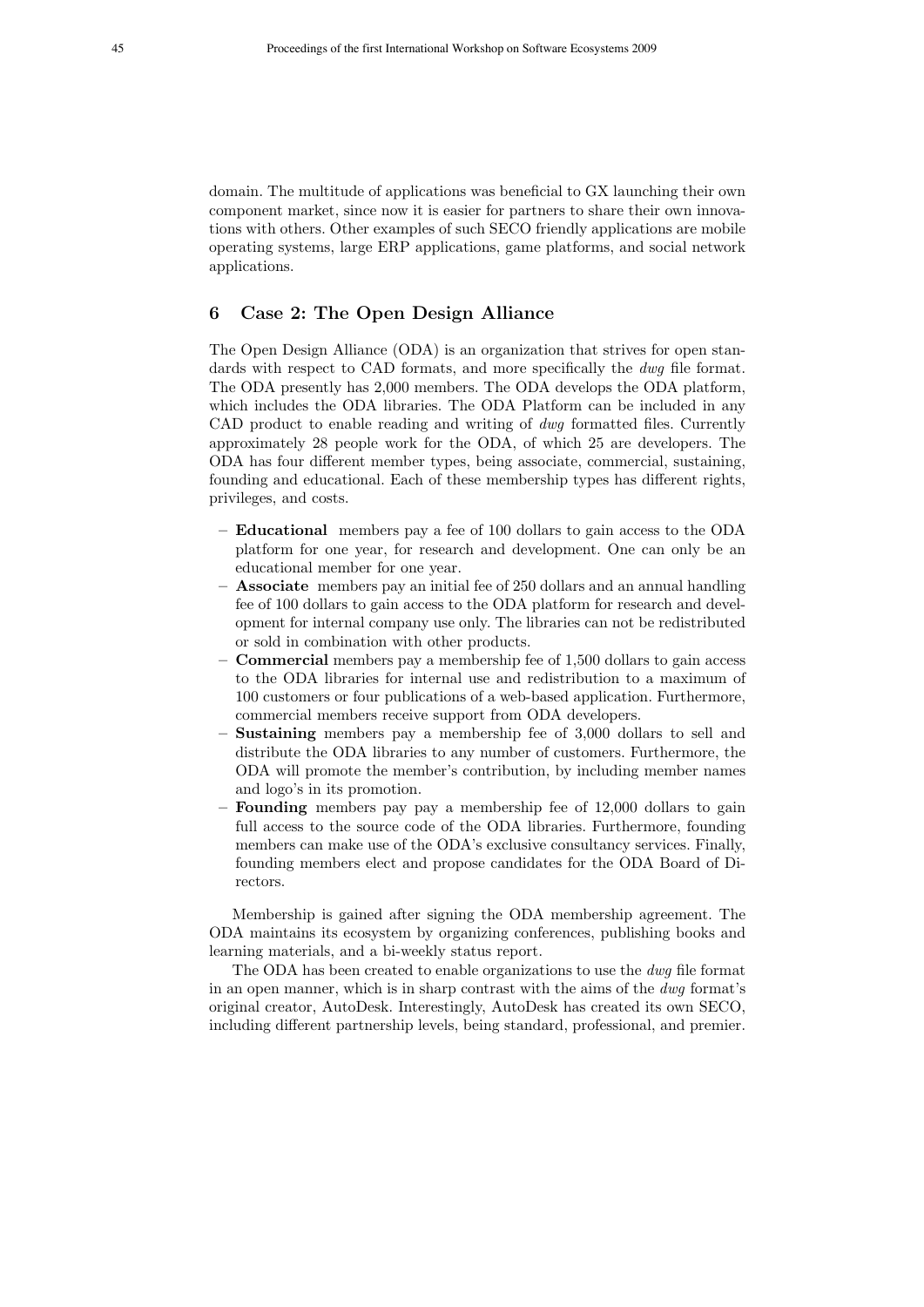The first two levels are similar to the commercial and sustaining levels of the ODA, where the premier level is comparable to the founding level of the ODA. For AutoDesk memberships do tend to be approximately twice as expensive, and access to source code is never granted. The material for the ODA case study was mostly gathered during an annual ODA conference, organized in the Netherlands.

#### 6.1 ODA SECO Developments and Health

Three SECOs play a part in the ODA's history. First, the firm's SECO consists of all those who use the ODA's components and platform. Secondly, the ODA is a major player in the the *dwg* technology ecosystem. Finally, the ODA's platform ecosystem is part of the larger CAD SECO. Because the ODA delivers one platform the firm's SECO and the platform SECO are equivalent.

The ODA has an interesting history in the context of SECOs. First, the ODA was founded as a company by eight other companies around 1990, feeling the need to open up the *dwg* file format. In 1998 the Visio corporation, now part of the Microsoft Corporation, acquired the company. Soon the Visio corporation realised that the expertise within their newly acquired team was not specific to Visio, but to many others as well. Visio founded the OpenDWG Alliance, or ODA as it is now known in 1998 and opened up its membership to others.

Another interesting development is that the ODA started out as an organization that focused on opening the *dwg* standard to software vendors of all shapes and sizes. During its lifetime, however, the focus widened to include several other complementing and competing standards into the libraries. As the amount and variety of formats that were included in the libraries increased, the structure of the software evolved as well. Presently, the ODA platform consists of viewers, readers, APIs and documentation that enable developers to access and modify CAD related storage formats. Along with these developments came a name change: the ODA libraries became the ODA platform.

Many of the current utilities in the ODA platform were supplied or purchased from third-parties, which thereby enriched the ODA platform. As these third-party utilities were included in the platform with increasing frequency the ODA realised that the platform needed to facilitate this type of reuse. Recently, the ODA started the *Third-party Supplier Program*, a program that enables sustaining and founding members to contribute their own components to the platform. The ODA platform is then used as a reseller platform, although the license agreements and billing are arranged by the members themselves. Finally, the ODA platform is trying to be more effective for its members by focusing on vertical markets. Presently, the ODA platform contains components for the geo-information market, the mechanical design market, and for the architecture market. The ODA is researching other areas that are of interest to its members.

The ODA SECO is relatively healthy. The ODA actively creates business opportunities for third parties and exerts and shares its technology and future vision. The ODA SECO is robust, mostly due to its consortium structure that enables it to survive through technological breakthroughs, internal competition,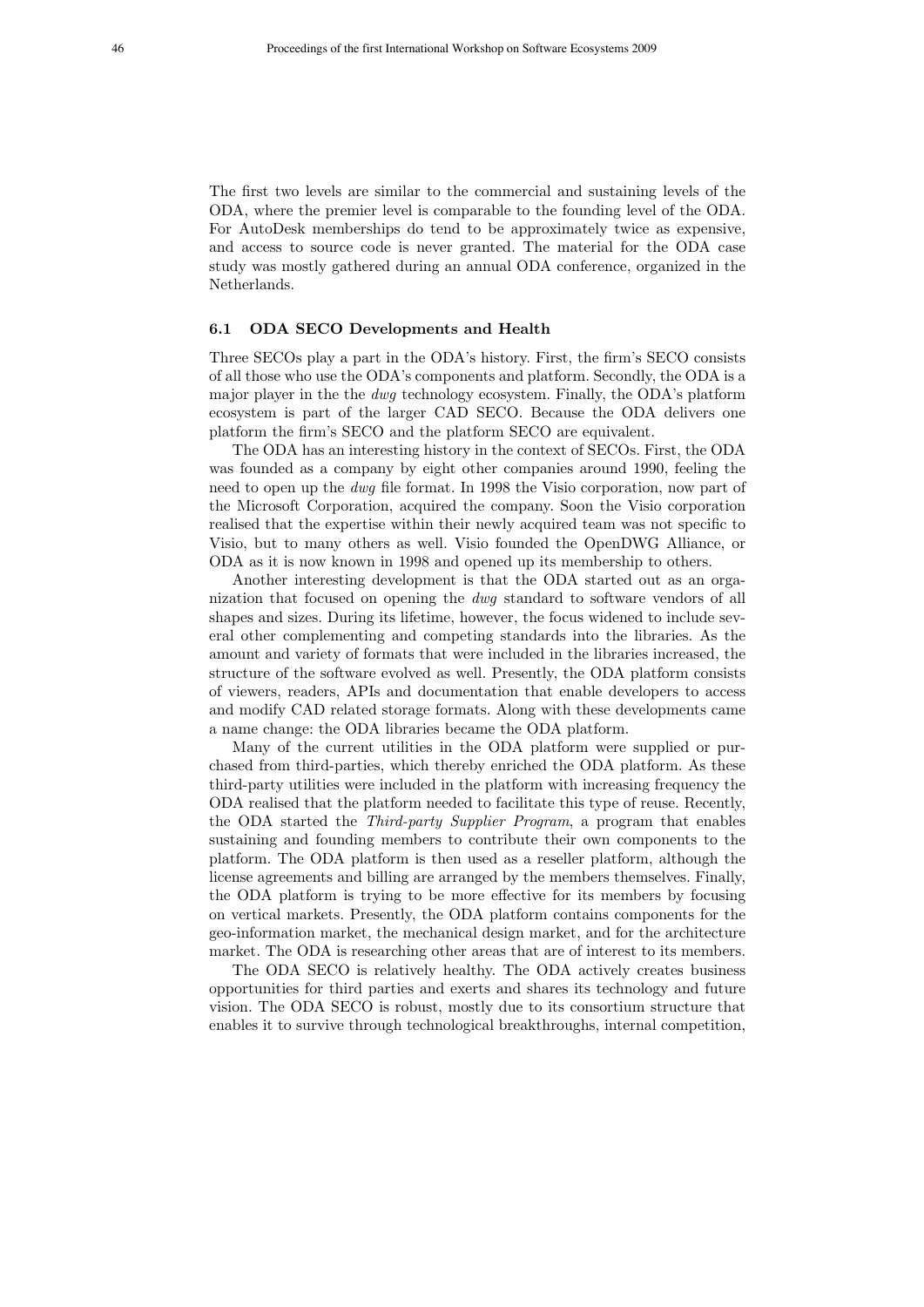or even extreme competition from other SECOs, such as the AutoDesk SECO. The ODA SECO is vulnerable too, however, due to its small size and precarious position in regards to the file formats the consortium is trying to keep open.

# 6.2 ODA SECO Conclusions

The ODA is a rare case of an independent software vendor that is not allowed to make profit: every dollar made should go back into further development of the platform. This has several implications for the SECO. Because the ODA is run by members, a small layer of management (four people) is required to steer the organization. All other personnel are approximately 25 developers who do nothing but add value to the platform. An interesting effect of this structure is that the ODA has a high level of credibility with its members, since the members feel they can influence decisions that are made by the ODA.

The ODA measures its success in the number of members it has. The members are the most valuable asset to the ODA, since they enable, through their membership fee, the ODA to get more developers. The ODA actively brings together its members to create a more active community, since the members are dispersed all over the globe. Members are brought together through conferences, local meetings, an online forum, and a monthly newsletter.

The openness of the ODA SECO is a threat to the business model of the *dwg* format of AutoDesk, which has led to a number of lawsuits from AutoDesk towards the ODA. These lawsuits are a relatively successful competition strategy, considering that they tend to cost the ODA a lot of money, a resource that is normally used to employ platform developers. The ODA SECO can be considered to be in direct competition with the AutoDesk SECO, since AutoDesk does provide APIs to access the *dwg* format to its own members.

# 7 Conclusions and Future Work

Due to the changing state of the software industry SECOs and extended software enterprises are essential concepts to explain the life and death of independent software vendors. This paper provides an overview of these concepts and illustrates them with two case studies. The case studies are used to show different examples of measures software vendors can take to thrive in SECOs. The concepts are useful to both researchers who wish to study SECOs and to entrepreneurs who wish to improve their business by leveraging their partner networks.

The overview serves as a jumping board for future research. To begin with, the concept of the extended software enterprise is currently not validated. Secondly, the orchestration techniques described in this paper need to be further validated and annotated with economic data to show the success (or failure) of such measures. Finally, this paper calls for more detailed case studies of SECOs and their specific characteristics, to further illustrate the effects of SECOs on independent software vendors.